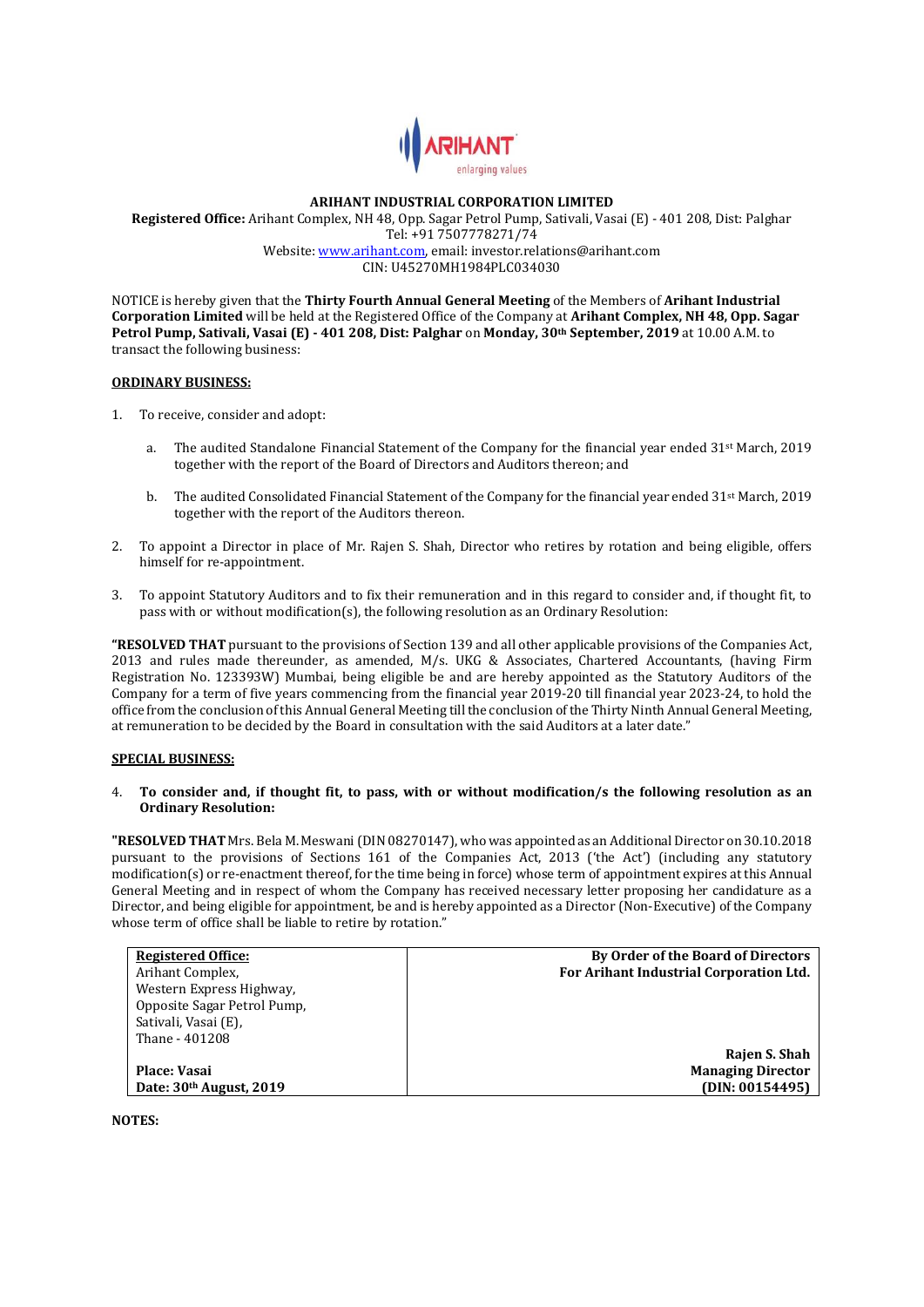- a) The statement pursuant to Section 102(1) of the Companies Act, 2013 with respect to the special business set out in the Notice is annexed.
- b) A member entitled to attend and vote is entitled to appoint a proxy or proxies to attend and vote instead of himself / herself and that proxy need not be a member of the Company. Proxies in order to be effective, should reach duly completed, stamped and must be deposited at the registered office of the Company not less than 48 hours before the commencement of the meeting. A person shall not act as a Proxy for more than 50 members and holding in the aggregate not more than ten percent of the total voting share capital of the Company. However, a single person may act as a proxy for a member holding more than ten percent of the total voting share capital of the Company provided that such person shall not act as a proxy for any other person.
- c) Members are requested to note that as per section 124 of the Companies Act, 2013, dividends not claimed within seven years from the date of transfer to the Company's Unpaid Dividend Account shall be transferred to the Investor Education and Protection Fund of the Government. Unclaimed Dividends as per details given in the table below will be transferred to the 'Investor Education and Protection Fund' on the date mentioned below. Those members who have so far not encashed these dividend warrants or any subsequent dividend warrants may claim or approach the Company for the payment thereof.

| <b>Dividend Period</b>            | Due date for transfer          |
|-----------------------------------|--------------------------------|
| Dividend 2011-12 paid in Sep 2012 | 4 <sup>th</sup> November, 2019 |

- d) Relevant documents referred to in accompanying Notice and statement are open for the inspection by the members at the Registered Office of the Company on all working day (except Saturday) during business hours up to date of the Annual General Meeting.
- e) Corporate members intending to send their authorized representatives at the Annual General Meeting are requested to send a certified true copy of the board resolution authorizing their representative to attend and vote on their behalf at the Annual General Meeting.
- f) Attached is a proxy form with instructions for filling, stamping, signing and depositing the proxy form.
- g) Route map of the venue of Annual General Meeting is annexed to the notice.